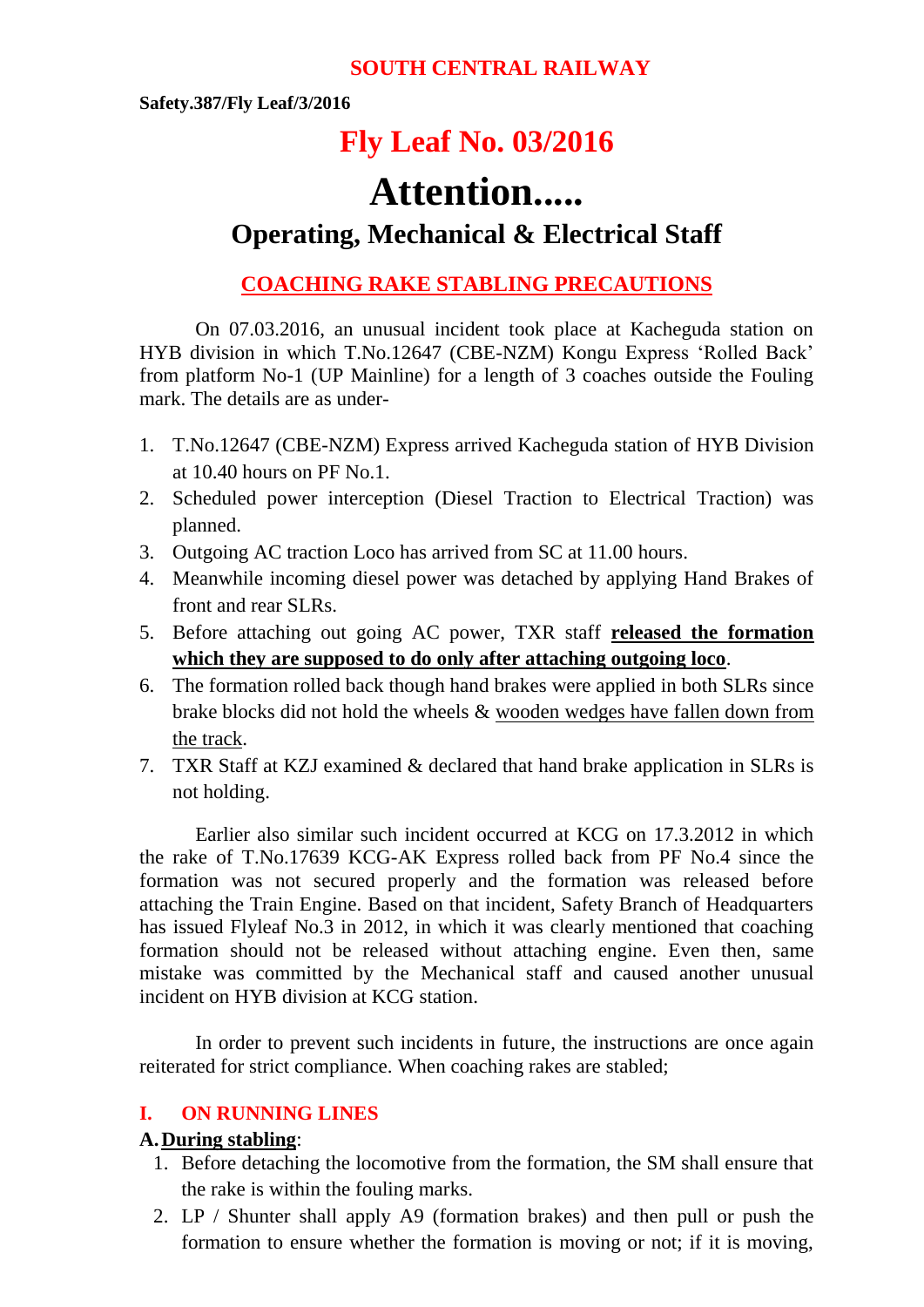LP / Shunter shall once again release and apply the A9 and finally ensure that the formation is not moving.

- 3. Handbrakes of all SLRs in the formation are applied and ensure the brake blocks are holding the wheels tightly by physical verification.
- 4. Iron skids, at least 2 at each end of the formation shall be placed below the wheels to arrest movement.
- 5. At least two safety chains (one at each end) shall be used for securing the formation.
- 6. Entry in the 'Stabled Load Register' filling up all the relevant columns to the above effect should be made irrespective of time limit, except for loco reversing or traction change.
- 7. SM shall exchange PN with the SCOR who shall record the same on the chart.
- 8. LV Board / Tail lamp duly lit should be placed on either end of the formation.
- 9. Red ink in the TSR to be made apart from making entry in the Station Diary, if still in stabled condition while handing over charge. SM who is taking over charge should also sign as a token of acknowledgement in the Station Diary.
- 10.In case of EMU/MEMU/DEMU rakes the LP shall ensure that the formation brakes are applied. The LP and Guard of the train shall ensure that wedges are placed on either side of the formation. The LP shall remove the MPJ Key, BIV Key and BL Key and hand over the same at Crew Lobby or with Dy.SM.
- **B.In case of power interceptions (diesel to electric or vice versa or diesel to diesel traction): Dy.SM & Guard shall supervise & ensure** Before detaching the loco
	- 1. **The hand brakes in all the SLRs (including ICs, if any) are applied and holding the wheel.**
	- 2. **At least two Iron skids are placed on extreme ends of the formation is kept.**
	- 3. **LP shall ensure that A-9 (formation brakes) is applied.**
	- 4. **After disconnecting the air-hoses, pull or push the formation and see whether any movement is taking place. If any movement is noticed, again create and destroy the air pressure and repeat the exercise of pulling or pushing the formation.**

While attaching the loco

- 5. Ensure the locomotive is stopped 20m before the formation.
- 6. After attaching the formation, remove the safety equipment and release the hand brakes of SLRs which were earlier applied.
- 7. Then finally release the entire formation.

# **C.While clearing the rake / departure:**

- 1. Bring the nominated loco on to the formation duly issuing Shunting Order T.806 (if exempted at a particular station, the same is not required).
- 2. Stop the locomotive **20m** before the formation.
- 3. After attaching the loco to the formation, remove all the safety equipment used to secure the formation such as iron skids, safety chains, etc., and then